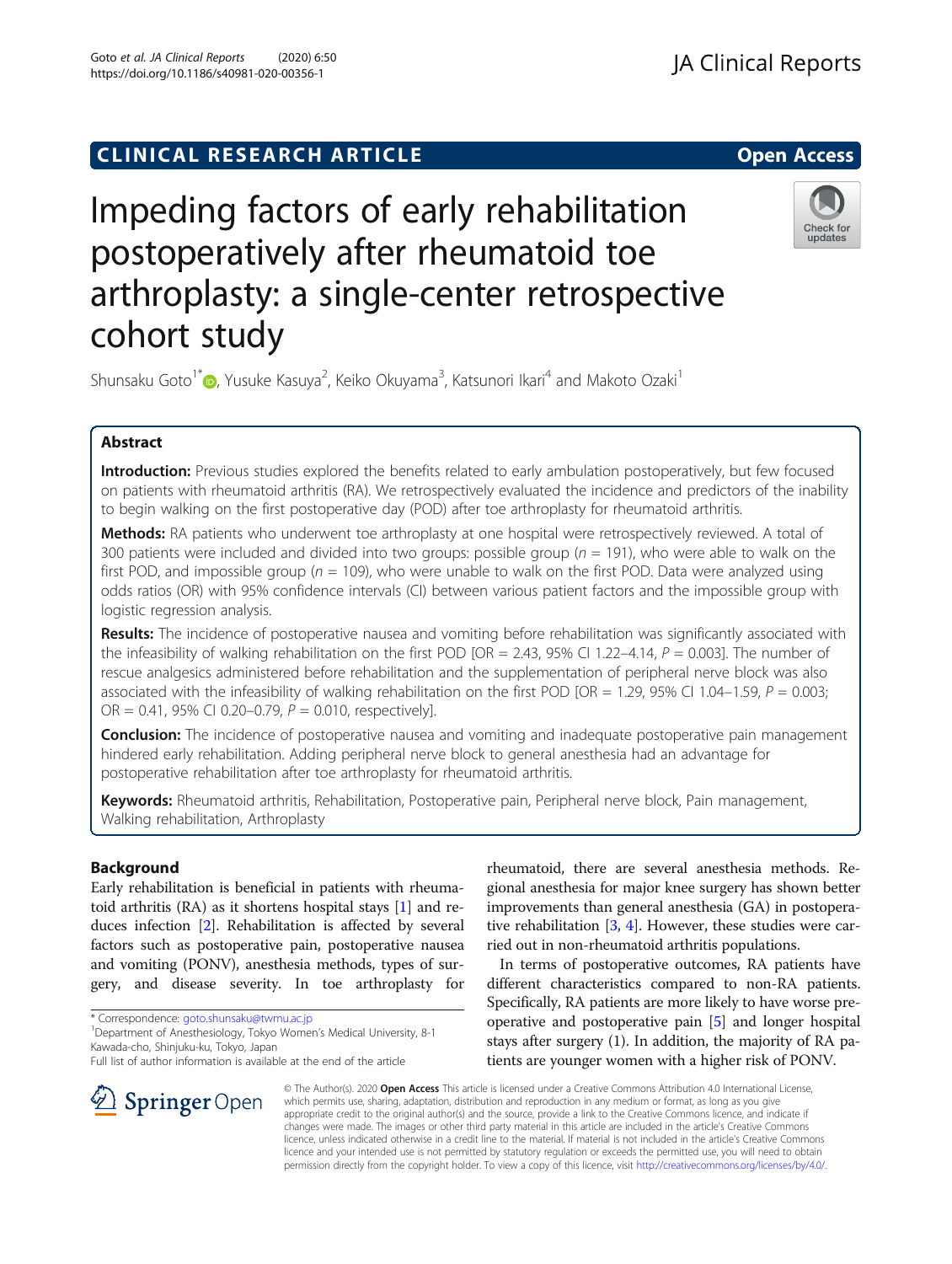<span id="page-1-0"></span>We hypothesized that postoperative management and anesthesia methods would affect postoperative rehabilitation in RA patients. The purpose of the present study was to investigate predictors of the inability to walk during rehabilitation after rheumatoid toe arthroplasty.

# Methods

The present study was approved by the Institutional Review Board of Tokyo Women's Medical University (approval number 4416, July 11, 2017). The need for written informed consent was waived due to the retrospective nature of the study. We retrospectively reviewed medical records of all patients with RA who underwent toe arthroplasty at our institute between January 2014 and May 2018.

The inclusion criteria were patients aged 20 years or older, with prior diagnosis of RA, who underwent elective toe arthroplasty, and who were scheduled for their first postoperative day (POD) of rehabilitation. We categorized the patients into two groups: (i) possible group, including those who were able to walk during rehabilitation on the first POD, and (ii) impossible group, including those who were unable to walk during rehabilitation on the first POD.

The primary outcomes were odds ratios (OR) with 95% confidence intervals (CI) between various patient factors and the infeasibility of walking rehabilitation on the first POD. The secondary outcome measures were time until the first rescue analgesic requirement after surgery and an incidence of PONV after each anesthesia method. The post hoc analysis for association between anesthesia methods and postoperative outcome was planned in advance.

The patients' demographic data including age, sex, height, body weight, preoperative medication for RA, and outcomes (i.e., the information of rehabilitation, postoperative analgesic, PONV, and days from surgery to discharge) were collected by reviewing the patients' medical records. Intraoperative data such as duration of anesthesia and surgery, anesthesia methods, blood loss and fluid infusion, and total amount of intraoperative fentanyl were collected from the electronic anesthesia record system, Mirrel (FUKUDA DENSHI, Tokyo).

There was a wide variety of anesthesia modalities: GA or non-GA, type of regional anesthesia (i.e., spinal, epidural, or combined spinal-epidural anesthesia), supplementation of peripheral nerve block (PNB), and continuous postoperative opioids.

GA was managed using remifentanil, fentanyl, propofol, sevoflurane, and desflurane. The type and dose of the analgesic were determined by the anesthesiologists in charge. The continuous postoperative intravenous patient controlled analgesia (IV-PCA) was managed by fentanyl (base 15 or 20 μg/h, bolus of 15 or 20 μg, and lockout interval of 10 min). Epidural catheter was placed at the level of L2-L3, L3- L4, L4-L5, or L5/S1 intervertebral space. Patient-controlled epidural analgesia consisted of 0.25% levobupivacaine (base dose of 4 ml/h, bolus of 4 ml, and 30-min lockout interval). The method of single-injection PNB was mainly a combined popliteal sciatic nerve and femoral or subsartorial saphenous nerve block with 20–40 mL of 0.375–0.5% ropivacaine or 0.25% levobupivacaine using ultrasound-guided technique. Two patients were managed by ankle block with 30 ml of 0.5% ropivacaine using ultrasound-guided technique. The combined spinal-epidural anesthesia was administered epidurally at the L2-L3, L3-L4, or L4-L5 intervertebral space and spinal anesthesia at the L3-L4 or the L4-L5 intervertebral space with 2.2–4 ml of 0.5% hyperbaric or plain bupivacaine. The spinal anesthesia was administered at the L3-L4 or the L4-L5 intervertebral space with 2.2–4 ml of 0.5% hyperbaric or plain bupivacaine.

The physical therapist evaluated whether the patient could walk by looking at the patient's overall condition during rehabilitation on the first POD. Postoperative pain was managed by uniform clinical pathway. There was no regular administration of analgesics, and additional analgesics were administered by the nurse upon the patient request. IVPCA with fentanyl and patient-

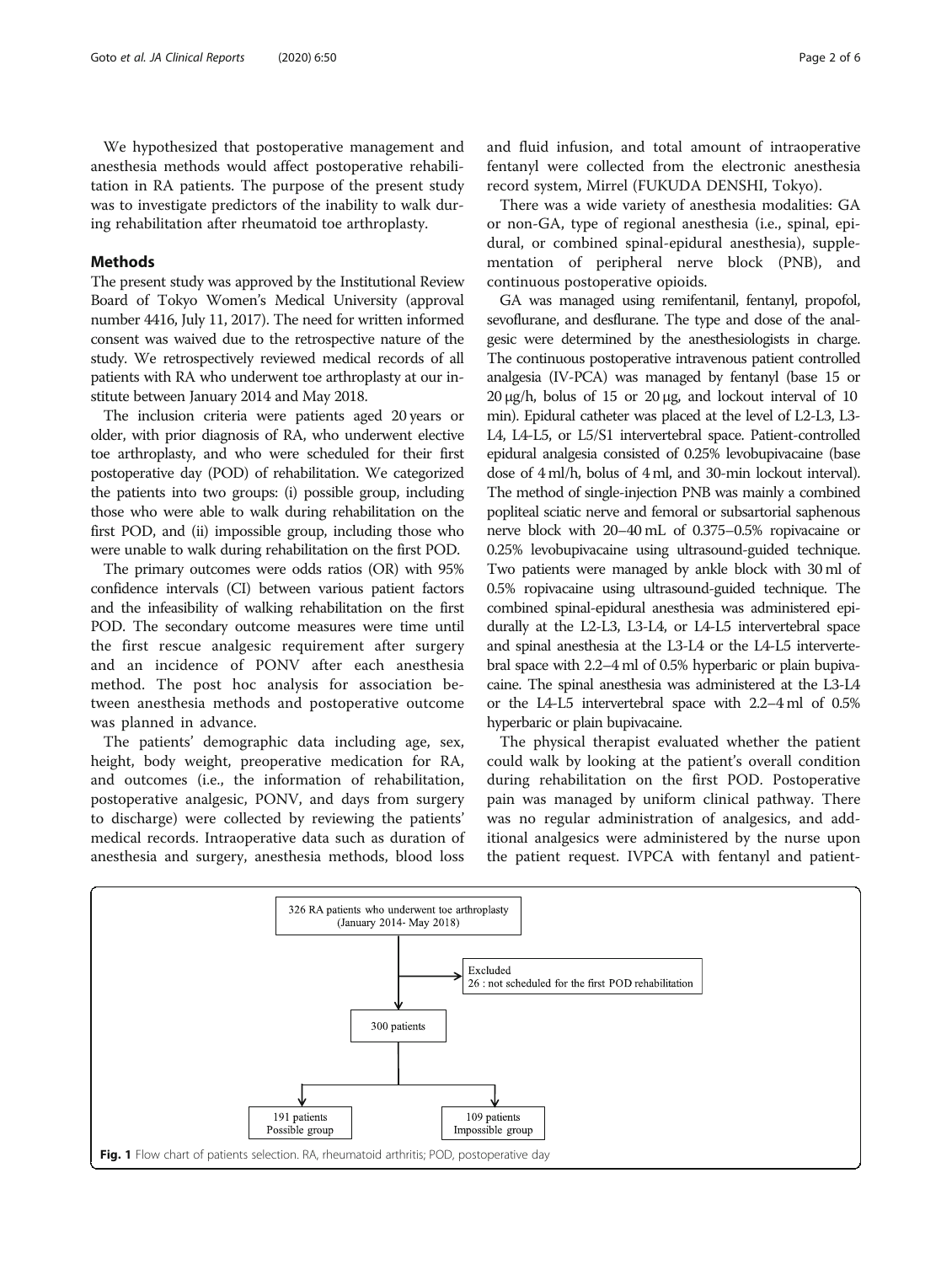controlled epidural analgesia bolus was not counted as the number of rescue analgesia.

#### Statistical analysis

Data are presented as means (standard deviation), medians (interquartile range), or frequencies (%). Categorical variables were compared using the chi-squared test, and numerical variables were compared using Student's  $t$  test for the parametric data and Mann–Whitney  $U$  test for the non-parametric data.

The primary outcomes were assessed using logistic regression analysis, and the  $p$  value was calculated with the Benjamini–Hochberg method. We considered that patient factors such as physique, age, sex, daily use of corticosteroid, number of biological disease modifying anti-rheumatic drugs (DMARDs), surgical factors (duration of surgery and blood loss), anesthesia factors (duration of anesthesia, intraoperative fluid volume, anesthesia methods, and intraoperative fentanyl dose), and postoperative factors (postoperative continuous opioid use, postoperative pain, and PONV)

Table 1 Patients' demographic and perioperative data

| 63.7 (10.6)   | 62.1(10.1)     | 0.20    |
|---------------|----------------|---------|
| 14/177        | 4/105          | 0.20    |
| 155.2(7.2)    | 156.1(7.2)     | 0.30    |
| 51.3 (9.0)    | 51.3(8.6)      | 0.99    |
|               |                |         |
| 81 (42.4%)    | 36 (33.0)      | 0.11    |
| $0$ [0-2.75]  | $0 [0 - 2.25]$ | 0.22    |
| $1[1-2]$      | $1[1-2]$       | 0.37    |
| 102.2 (37.4)  | 109.6 (34.1)   | 0.09    |
|               |                |         |
| 154.4 (42.3)  | 162.3 (39.5)   | 0.11    |
| 918.4 (306.6) | 1000.5 (329.5) | 0.03    |
| 2.3(5.3)      | 3.9(8.0)       | 0.03    |
|               |                |         |
| 160 (83.8%)   | 89 (81.7%)     | 0.64    |
| 105 (55.0%)   | 47 (43.1%)     | 0.05    |
| 28 (14.7%)    | 21 (19.3%)     | 0.30    |
| 31 (16.3%)    | 20 (18.3%)     | 0.64    |
| 58 (30.1%)    | 13 (11.9%)     | < 0.001 |
| 250 [0-400]   | 300 [50-400]   | 0.14    |
| 75 (39.3%)    | 57 (52.3%)     | 0.03    |
| 42 (22.0%)    | 47 (43.1%)     | < 0.001 |
| $1 [0-1]$     | $1 [0-2]$      | 0.01    |
| 14.7(0.4)     | 14.7(0.6)      | 0.94    |
|               |                |         |

Variables **Possible group** Constants and the Possible group Constants and the Possible group Constants and the P value

N 191 109

Data are presented as mean (SD), median [interquartile range], or number (%)

DMARDs disease-modifying anti-rheumatic drugs, PONV postoperative nausea and vomiting

hindered postoperative rehabilitation, and comprehensively assessed them using logistic regression analysis.

Time to first rescue analgesic requirement after surgery was compared using the log-rank test and the Kaplan–Meier curve. The incidence of PONV was compared by analysis of variance. Data were analyzed using JMP® Pro 15.0.0 (SAS, Cary, NC, USA). A  $p$  value < 0.05 was considered statistically significant.

### Results

During the study period, 326 patients were reviewed and 300 patients were included in the analysis: possible group ( $n = 191$  $n = 191$  $n = 191$ ) and impossible group ( $n = 109$ ) (Fig. 1). Overall, 36.3% of patients were unable to walk during rehabilitation on the first POD.

The patients' demographic and perioperative data are shown in Table 1. No significant differences were observed in age, sex, height, or body weight between the two groups. The number of preoperative anti-rheumatic drugs, prednisolone and DMARDs, was similar between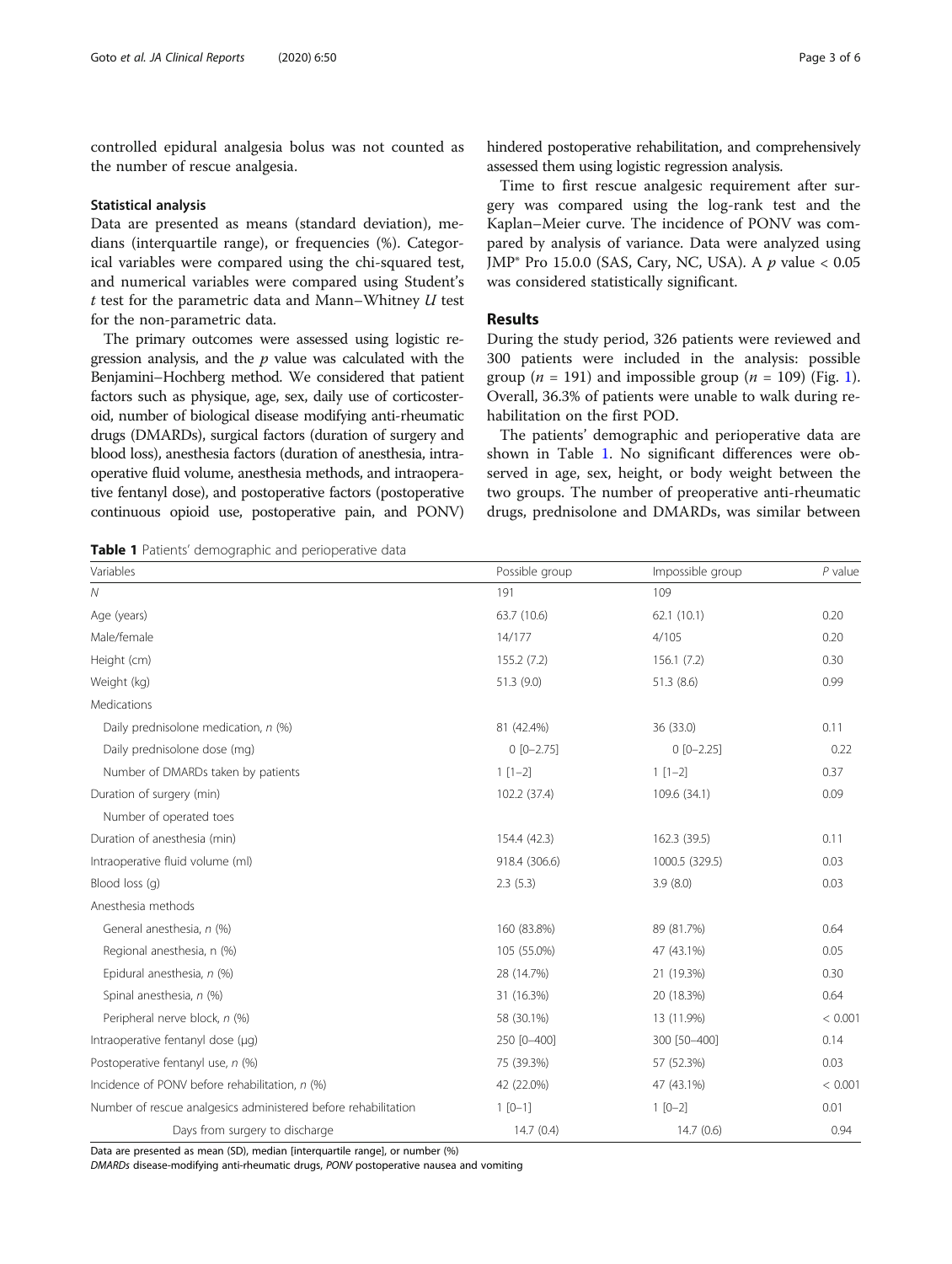the two groups. Surgeries were performed by only one surgical team in the two groups. The proportion managed with PNB was higher, and the incidence of PONV and number of rescue analgesics administered before rehabilitation were lower in the possible group than in the impossible group. Almost all rescue analgesics were either intravenous flubiprofen or diclofenac suppository.

The primary outcomes are shown in Table 2. The incidence of PONV before rehabilitation was significantly associated with the infeasibility of walking rehabilitation on the first POD (OR 2.43; 95% CI 1.44– 4.14;  $P = 0.003$ ). The number of rescue analgesics administered before rehabilitation was associated with the infeasibility of walking rehabilitation on the first POD (OR 1.29; 95% CI 1.04-1.59;  $P = 0.018$ ). PNB was also associated with the infeasibility of walking rehabilitation on the first POD (OR 0.41; 95% CI 0.20-0.79;  $P =$ 0.010). Age, sex, daily prednisolone use, intraoperative fentanyl dose, and postoperative fentanyl use were candidate variables, but were not included in the model. The correlation coefficient between postoperative fentanyl use and PONV was 0.4 and was not utilized.

The secondary outcomes are shown in Table 2. A survival curve of the first pain rescue after the surgery is shown in Fig. [2](#page-4-0). The median survival time to the first pain rescue was longer in the possible group compared to the impossible group (1320 min vs. 1046 min,  $P = 0.03$ ). The number of rescue analgesics during the first 3 PODs was lower in the possible group than in the impossible group  $(1 [0-3] \text{ vs. } 3 [1-5], P = 0.004)$ . The post hoc analysis is shown in Table [3](#page-4-0). Among the four anesthesia methods (GA, GA + IVPCA with fentanyl, GA + epidural anesthesia, GA + PNB), GA + PNB had the lowest ratio of PONV (11.3%,  $P < 0.0001$ ) and the infeasibility of walking rehabilitation (17.7%,  $P = 0.0029$ ).

# **Discussion**

The present study showed that, in RA patients who underwent toe arthroplasty, the incidence of PONV and inadequate postoperative pain management were predictors for the infeasibility of walking rehabilitation on the first POD, which was consistent with part of our hypothesis. PNB was a preventive factor for the infeasibility of walking rehabilitation on the first POD. In contrast, the use of daily oral steroids and number of DMARDs, which may be associated with activities of daily living and the severity of RA, were not related to postoperative rehabilitation. The entire study population suffered from severe RA with a positive surgical intervention. In

|  |  |  | Table 2 Primary and secondary outcomes |  |
|--|--|--|----------------------------------------|--|
|--|--|--|----------------------------------------|--|

| Primary outcomes<br>Logistic regression analysis for infeasibility of walking rehabilitation on the first POD |                          |                        |          |
|---------------------------------------------------------------------------------------------------------------|--------------------------|------------------------|----------|
| Variables                                                                                                     | Adjusted odds ratio      | 95% CI                 | P value  |
| Incidence of PONV before rehabilitation                                                                       | 2.43                     | $1.44 - 4.14$          | $0.003*$ |
| Peripheral nerve block                                                                                        | 0.41                     | $0.20 - 0.79$          | $0.010*$ |
| Number of rescue analgesics administered before rehabilitation                                                | 1.29                     | $1.04 - 1.59$          | $0.018*$ |
| Variables                                                                                                     | Non-adjusted odds ratio  | 95% CI                 | P value  |
| Incidence of PONV before rehabilitation                                                                       | 2.71                     | $1.63 - 4.50$          | < 0.001  |
| Peripheral nerve block                                                                                        | 0.31                     | $0.16 - 0.60$          | < 0.001  |
| Number of rescue analgesics administered before rehabilitation                                                | 1.35                     | $1.11 - 1.66$          | 0.003    |
| Age (years)                                                                                                   | 0.99                     | $0.96 - 1.01$          | 0.20     |
| male                                                                                                          | 0.48                     | $0.15 - 1.50$          | 0.18     |
| Daily prednisolone medication                                                                                 | 0.58                     | $0.30 - 1.11$          | 0.10     |
| Epidural anesthesia                                                                                           | 1.39                     | $0.75 - 2.59$          | 0.30     |
| Intraoperative fentanyl dose (µg)                                                                             | 1.00                     | $0.99 - 1.00$          | 0.13     |
| Postoperative fentanyl use                                                                                    | 1.70                     | $1.05 - 2.73$          | 0.03     |
| Secondary outcomes                                                                                            |                          |                        |          |
| Variables                                                                                                     | Possible group           | Impossible group       | P value  |
| $\mathcal N$                                                                                                  | 191                      | 109                    |          |
| Time to first rescue analgesic requirement (min), median [IQR]                                                | 1320<br>$[528 - no$ use] | 1046<br>$[366 - 1897]$ | 0.03     |
| Number of rescue analgesics administered during the first 3 PODs median [IQR]                                 | $1 [0-3]$                | $3[1-5]$               | 0.004    |

Secondary outcomes are presented as median [interquartile range]

POD postoperative day, CI confidence interval, IQR interquartile range, PONV postoperative nausea and vomiting \*Calculated with the Benjamini–Hochberg method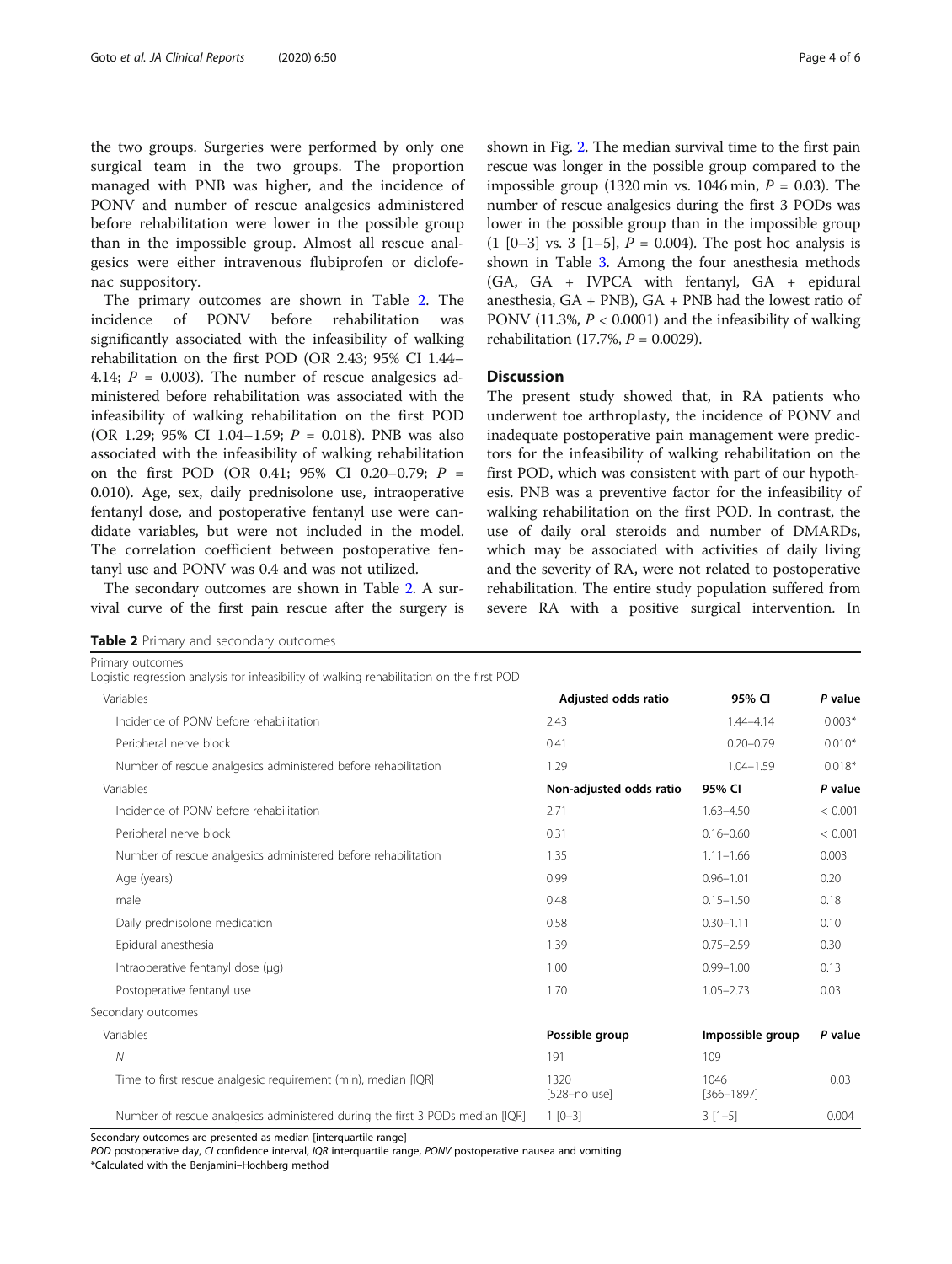<span id="page-4-0"></span>

addition, the study population postoperatively maintained general functional ability. As our institute is one of the national large-scale rheumatoid centers, antirheumatoid medication therapy was well optimized, and there was a relatively small difference in the severity of disease among the patients.

Early postoperative rehabilitation was affected by PONV [[6\]](#page-5-0). The incidence of PONV varied from 20 to 80% [\[7](#page-5-0), [8\]](#page-5-0) and was affected by surgical time, sex, and postoperative opioids [[9\]](#page-5-0). Since a large proportion of rheumatoid patients were women, they were expected to be at a high risk for PONV. In our study population, the ratio of women was 96%, and among them, 29.7% developed PONV. Although IVPCA with fentanyl would provide good management of postoperative pain, continuous postoperative opioid use was a risk factor of PONV [[9](#page-5-0)]. In post hoc analysis, continuous postoperative intravenous fentanyl doubled the incidence of

PONV; the choice of regional anesthesia rather than IVPCA for postoperative pain management helped prevent the incident of PONV.

In our study, multivariate analysis showed an association between early rehabilitation and postoperative pain, and this was consistent with a previous report in total knee arthroplasty cases of non-RA patients [\[10](#page-5-0)]. Generally, postoperative pain control is evaluated using pain scores, such as the visualized analogue scale and numerical rating scale. However, the number of pain rescue medications was selected as a factor in our logistic regression model. Due to the retrospective design of our study, the timing of pain evaluation may be inconsistent, and we considered the number of pain rescue medications to be a more precise and objective measure. Our Kaplan–Meier curves also showed that the time of the first analgesic rescue was associated with early rehabilitation. A longer duration of postoperative analgesia

Table 3 Post hoc analysis between anesthesia methods and postoperative outcome

|                                                                  | Anesthesia methods |             |                  |            | $P$ value |
|------------------------------------------------------------------|--------------------|-------------|------------------|------------|-----------|
|                                                                  | GА                 | $GA + WPCA$ | $GA + Epi$       | $GA + PNB$ |           |
| N                                                                | 33                 | 115         | 30               | -62        |           |
| Infeasibility of walking rehabilitation on the first POD         | 11 (33.3%)         | 51 (44.3%)  | 14 (46.7%)       | 11 (17.7%) | 0.0029    |
| Incidence of PONV before rehabilitation, n (%)                   | 7(21.2%)           | 56 (48.7%)  | 8 (26.7%)        | 7(11.3%)   | < 0.0001  |
| Number of rescue analgesics administered during the first 3 PODs | $1 [1-4]$          | $[0-4]$     | $1$ $[0 - 3.25]$ | $2[0-3]$   | 0.32      |

Data are presented as median [interquartile range] or number (%)

GA general anesthesia, IVPCA intravenous patient-controlled analgesia, Epi epidural anesthesia, PNB peripheral nerve block, POD postoperative day, PONV postoperative nausea and vomiting